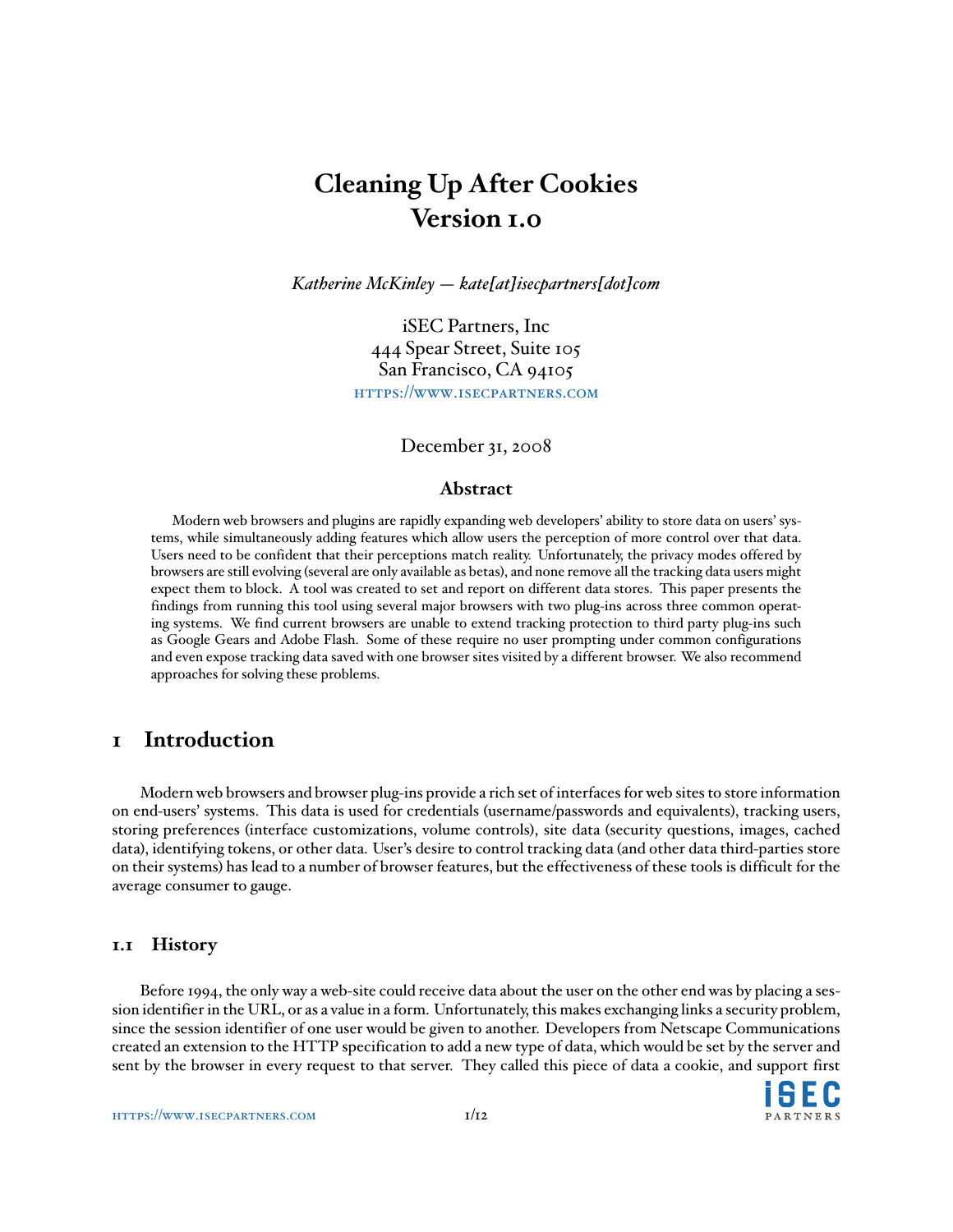<span id="page-1-3"></span>appeared in Mosaic Netscape 0.9beta. Its first use was to determine if the user had visited the Netscape website previously, and if they had, to show them a slightly different page.

Cookies provide four main advantages to a software developer: they can hold session data, as in a shopping cart, they can be used to store login credentials, they can provide customization or personalization features, or they can be used to track a user's activity. These uses are not exclusive, as a single site may use one or more of these techniques.

One of the main user tracking concerns arises when a third party, other than the web-site they are visiting, is allowed to store data on the user's system. This is possible when you visit a web page and content at from another site is referenced (e.g. an advertisement). The third party content is loaded by the browser, and their server may be able set their own cookies for their domain (some browser settings prevent this). When a user visits a web site such as http://www.happykittens.example, which specifies an image coming from a different domain, for example, http://ads.adsadsads.example, the server at ads.adsadsads.example sends the user's browser a cookie containing a small bit of data, a number indicating a unique user in their system, and stores which site you are coming from. When the user then visits http://important.news.example, who also uses ads from http://ads.adsadsads.example, the usre's cookie is sent to the server at ads.adsadsads.example, effectively letting the server at ads.adsadsads.example know that you are viewing http://important.news.example.

The concerns over privacy in particular led to an article in the Financial Times[\[3\]](#page-11-1) in October of 1996, while in 1996 and 1997, the US Federal Trade Commission began holding privacy workshops to determine in part the risk of cookies to Internet users' privacy $[4]\frac{1}{5}$  $[4]\frac{1}{5}$ [\[1\]](#page-11-4)[\[2\]](#page-11-5). This led to regulation restricting the US government's use of cookies to identify visitors to its sites. At the same time in Europe, the EU developed a privacy directive applicable to all member countries<sup>[1](#page-1-0)</sup> whereby users must be informed when a web site wishes to store data on their computer, what that data is used for, and how to prevent that data from being stored. This requires web sites operating in Europe to allow a version of their services which does not require cookies, allowing users to opt out of that mechanism.

Due to the limitations of cookies, specifically the number and size of cookies available to a given web-site, as well as the need to send cookies with every request, Internet Explorer 5 introduced a new mechanism for storing data on a user's system called the userData store. This was presented to web developers as a way to increase storage and site data management capabilities while maintaining the same-origin security policy. It has been referred to as a "Super Cookie"[2](#page-1-1) because the default storage for IE userData limits for Internet web sites is up to 1024KB of storage in documents up to 128KB in size. In contrast, a web server can expect to be able to store only 20 cookies of up to 4KB each, although in practice most browsers allow a greater number of cookies. Since the introduction of this feature, the Firefox browser implemented a method of storing key-value pairs called DOM[3](#page-1-2) storage, where a web site is allowed to store data locally on a user's system to be retrieved later. It shares the same-origin restrictions as userData, and comes in two flavors, one of which (sessionStorage) is cleared on exit, and the other (globalStorage) which is persisted permanently. Finally, the current, pre-release, version of the HTML 5 specification includes a storage proposal which has both a key-value storage mechanism similar to Firefox as well as a method which supports a relational database model. This database feature is currently only supported in Apple's Safari browser. Support for it has been added to WebKit, allowing subsequent versions of other WebKit-based browsers (Google Chrome, Konqueror, Android, etc.) to include support for this feature, and is planned for Mozilla Firefox.

In addition to methods supported directly by web browsers, a user can install third party plugins which may break out of the restriction on local system access which is normally imposed by the browser. Google's Gears, a plug-in for allowing more powerful web applications by caching data and web pages for offline use, is one such example, and Adobe's Flash plugin is another. Google's Gears is a relatively rare plugin, which is installed specifi-



<span id="page-1-0"></span><sup>1</sup>See [http://europa.eu/eur-lex/pri/en/oj/dat/2002/l\\_201/l\\_20120020731en00370047.pdf](http://europa.eu/eur-lex/pri/en/oj/dat/2002/l_201/l_20120020731en00370047.pdf) for the current EU privacy directive.

<span id="page-1-1"></span><sup>2</sup><http://www.discovermountainbiking.com/userdata.asp>

<span id="page-1-2"></span><sup>3</sup>Document Object Model, see [http://en.wikipedia.org/wiki/Document\\_Object\\_Model](http://en.wikipedia.org/wiki/Document_Object_Model)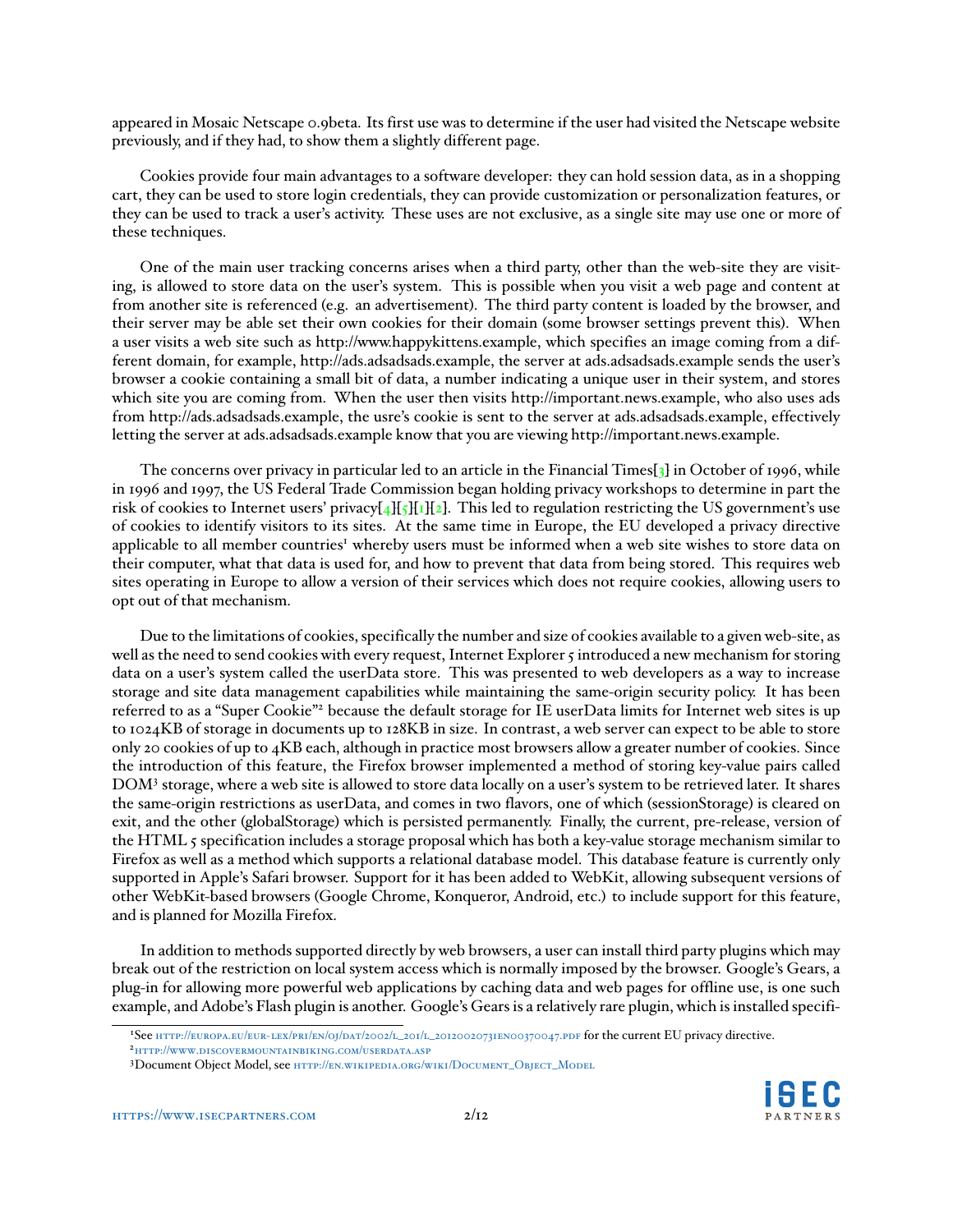cally to provide this functionality, while the most visibile use of Adobe's Flash is presenting video and animations.

Gears gives users control over what data Gears will store on their computer. First, the user must explicitly install Gears<sup>[4](#page-2-0)</sup>. Second, Gears also allows users to confirm whether or not they want Gears to be available for a particular web site. Finally, Gears makes its settings readily available via the browser's UI, where the user is able to explicitly allow or deny an individual site. If the site is denied, it appears to that site as if the user had not allowed the use of Gears at all.

Adobe's Flash is currently installed on more systems than any specific browser<sup>[5](#page-2-1)</sup>. Additionally, it is used in embedded and small scale computing devices such as the Nintendo Wii and the Nokia N770/N800 Internet Tablets, the Sony Playstation Portable and Playstation 3 and Leapfrog Enterprises' Leapster Multimedia Learning System. By default, Flash movies are not allowed to access the client's microphone or camera until the user has given explicit permission. Adobe's published privacy article for Flash $^6$  $^6$  does not state whether this permission applies only to movies loaded from the same origin as the user has given permission, or if it is granted more broadly, such as to any movie allowed by the crossdomain.xml file<sup>[7](#page-2-3)</sup>. For a given site, users can right click on the flash movie to modify these settings. There is no permission required for a flash movie to store data locally. Although the Settings dialogue for a site is loaded locally, the global Settings Manager application is loaded over the internet. Although parts of it are loaded via HTTPS, it is hosted on an HTTP page, providing no visual indication to the user that the Adobe web site is genuine.

## **2 Analysis of Browser-based Storage**

This paper presents a simple tool to test the efficacy of browser data clearing mechanisms. It was run on several different combinations of operating system and browser, including beta versions of upcoming browsers with new features such as HTML 5 storage and privacy modes. Tested data storage in the initial version include HTTP cookies, HTML 5 session storage, Mozilla Firefox perisistent storage, HTML 5 database storage, IE userData, Adobe Flash and Google Gears. Due to the time constraints, Microsoft Silverlight was not included in this initial version. A Silverlight test and Addendum to this paper is forthcoming.

#### **2.1 Methodology**

The test consists of a simple web page which loads a JavaScript test harness, several JavaScript files containing the individual tests, and a Flash movie. Each test consists of setting the data, and reading it back out. Each time a test is run, it first checks to see if the data exists and if so, the test displays the data and updates the modified time. If the data does not exist on the first run through, or if the that particular data store has been effectively cleared, the test will report that no data was found, and attempt to insert a small amount of data along with a creation and modification time. The user can then view that data by either reloading the page or clicking on the button to re-test a particular item. Additionally, the result column is updated to contain the result of the current run. This can be one of several states:

<span id="page-2-3"></span><span id="page-2-2"></span><sup>7</sup>For a discussion of security issues with crossdomain.xml, see [http://www.isecpartners.com/files/iSEC-Attacking\\_AJAX\\_](http://www.isecpartners.com/files/iSEC-Attacking_AJAX_Applications.BH2006.pdf) [Applications.BH2006.pdf](http://www.isecpartners.com/files/iSEC-Attacking_AJAX_Applications.BH2006.pdf)



<sup>1.</sup> Data found

<span id="page-2-1"></span><span id="page-2-0"></span><sup>4</sup>Google's Chrome browser comes with Gears pre-installed

<sup>5</sup>For Adobe's analysis of Flash market penetration, see HTTP://www.ADOBE.COM/PRODUCTS/PLAYER\_CENSUS/FLASHPLAYER/VERSION\_ [penetration.html](http://www.adobe.com/products/player_census/flashplayer/version_penetration.html). A discussion of browser market share can be found at [http://en.wikipedia.org/wiki/Usage\\_share\\_of\\_web\\_browsers](http://en.wikipedia.org/wiki/Usage_share_of_web_browsers)  $6$ <http://www.adobe.com/devnet/flashplayer/articles/privacy.html>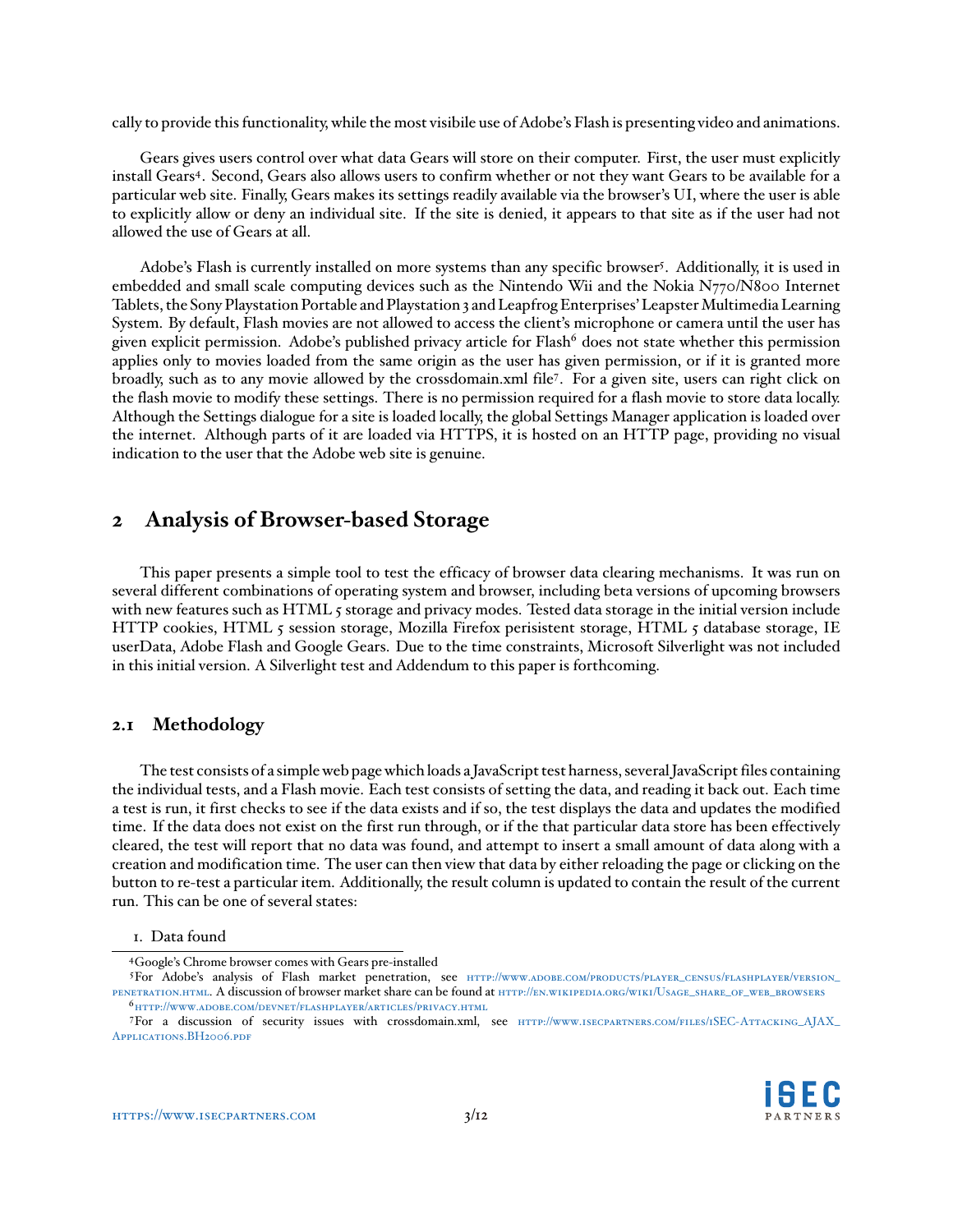- <span id="page-3-0"></span>2. No data found, setting
- 3. Unsupported
- 4. Disallowed
- 5. Unable to determine status

See appendices for source code. Additionally, the most current version of the source code and the tool itself is available at <https://labs.isecpartners.com/breadcrumbs/breadcrumbs.html>. Your test data may be sent to iSEC Partners. The browsers tested include: IE 7 and IE 8 Beta 2 on Windows, Mozilla Firefox 3.0.2 and 3.1 Beta 2 on Linux, Windows, and Mac OS X, Safari 3.1.2 on Windows and OS X, Opera 9.62 on Windows, and Google Chrome 1.0.154.36 on Windows. Google Gears 0.5.4.2 was used on both Linux and Windows. The most current versions of Adobe Flash were used: 10.0.12.36 for Windows and OS X, and 10.0.15.3 for Linux. Test systems include Windows XP SP3, Windows Vista SP1, Mac OS X 10.5, and Gentoo GNU/Linux current as of December, 2008.

#### **2.2 Browser storage**

All of the browsers tested provide a clear and easy method for users to clear the data set on their system by web sites. In Firefox 3.0.2 and 3.1 Beta 2, the menu item Tools  $\rightarrow$  Clear Private Data brings up a dialog box which allows the user to choose which data to clear. If a user checks the box next to a data type, such as cookies, then all cookies are cleared from the user's system. For Firefox, Opera, and Google Chrome, this functionality performs as advertised. Both Safari 3.1 and IE 8 Beta 2 did not perform entirely as expected, though. The HTML 5 Database store on Safari is not cleared when resetting the private data, the user must go to their preferences and select Security, then click the "Show Databases" button on that tab to review or delete databases. For IE 8 Beta 2, the browser must be closed to actually clear the data for the running instance. In each of these cases, it is necessary to perform additional actions to effectively clear this data.

A user wanting to view what data is stored can, in Firefox 3.0.2 and 3.1 Beta 2, choose Edit  $\rightarrow$  Preferences in the menu, select "Privacy", and will be able to view all the cookies stored on their system as well as clear individual sites if they choose. It is clear, relatively well understood, and all tested browsers include this this functionality as part of the browser's user interface.

A major new feature of IE8, Firefox 3.1, Apple Safari and Google Chrome is private browsing. This feature exists to prevent cookies, local storage, history, and caches from being persisted after the completion of a session, even if the data normally would be. While they are very similar features, each one works slightly differently. See  $[8]$ ,  $[6]$ , or  $[7]$  for discussion of how these modes are expected to work. In articles reviewed for this paper, the vendor or commenter makes claims that no data from a private session is recorded on the user's computer. In fact, all of the existing private browsing modes have some form of data which is not cleared when users enter or leave private browsing modes. Although Chrome cleared the only tested type of data it stored, it was surprising to find that Gears data was not cleared, since Gears is included in the browser. However, this behavior is consistent across all browsers tested, as we will see later. Firefox 3.1 Beta 2 clears cookies and session storage properly, but the persistent storage (window.globalStorage) is preserved between a normal and private browsing session. With IE 8 (Beta 2), both cookies and session storage were cleared properly, however the IE userData stores were not cleared between the normal and private browsing sessions.

Safari on Windows fared the worst of all in these tests with respect to private browsing, and did not clear any data at all, either before entering or after exiting the private mode. On OS X, Safari's behavior was quirky; in no case was the HTML 5 database storage cleared before or after private browsing. Previously set cookies seem

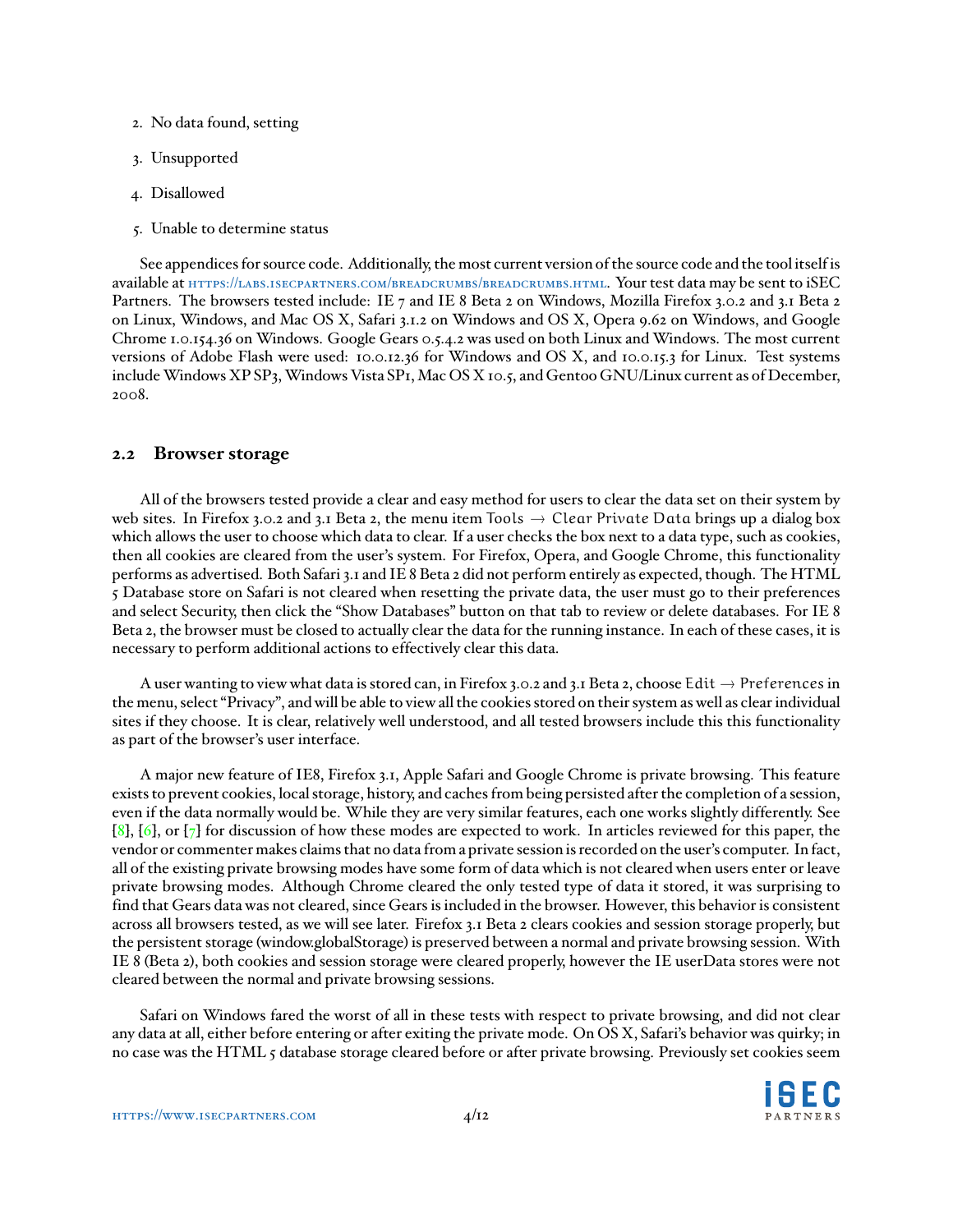to continue to be available if the user entered a private browsing session, but if the user started the browser and went directly into private browsing, it seemed to behave as expected.

#### **2.3 Google Gears**

Gears is an open source project sponsored by Google to allow web sites to store data so that it can be used offline. This makes web-based alternatives to enterprise and communications applications feasible for use by laptop users who may not always have access to a network suitable for retrieving that information at the time they want to edit it. Users who install Gears must do so through the normal application installation process for their platform. Once it is installed, when the user visits a Gears-enabled web site and Gears has not previously been allowed for that site, the user is prompted to allow or deny the use of Gears. If they choose to allow Gears to store data, they are not prompted on subsequent visits. However, if they decide to block Gears at a later date, they can easily do so via a menu added to the browser. This does not delete the downloaded data, but does block access to it—the page is not aware that the data even exists. Under all tested browsers' privacy modes, however, Gears is still able to access all of its data, allowing a site with Gears access to continue to view previously stored data.

An installation of Gears creates a data store for each individual browser. This means that, for example, a user who downloads Firefox 3.0.2 and uses Gears there, and then visits the same site in IE 8 Beta 2, it will not have that data shared between browser instances. This sets up an equivalent expectation to privacy as user cookies—users do not expect that different browsers share access to this potentially sensitive information. Even though Google's Gears is a model plugin in many ways—requiring user consent to store data, browser isolation—it should warn users that their data is available even in privacy modes.

#### **2.4 Adobe Flash**

Adobe Flash offers developers the ability to create dynamic applications using a language similar to JavaScript called ActionScript<sup>[8](#page-4-0)</sup>. These applications are tied to the network, and have broad capabilities to load code and data over the internet. Adobe includes methods for developers to bypass the web browser's same-origin security policy, allowing an application hosted on one domain to read data or code hosted on another. In the current version, Flash supports very limited access to local resources. If a user has a camera and / or microphone, a web site may request to use them. Sites may not turn them on without the user's consent. Flash does not get user consent when handling locally stored data via the *SharedObject*store. Data is silently persisted on the user's system and no indication in the browser is available to indicate that Flash has stored data.

Flash is also browser-independent in its storage location. When a user loads a web site with one browser which sets a Flash object, they may wish to view that page anonymously in a different browser. By using a universal data store, a Flash provides developers with a method for persisting data across all the browsers a user might use. This is an issue because the new private browsing modes becoming available also have access to the same Flash data as the user's regular browser instances. A survey of locally stored objects in Flash finds volume control preferences, potentially identifying information such as user aliases or identification numbers, and bank multi-factor authentication images or codes<sup>[9](#page-4-1)</sup>.

Flash does not use the browser interface to offer users the ability to modify their privacy or storage settings.

<span id="page-4-1"></span><sup>9</sup>Examples include the Bank of America [http://www.bankofamerica.com/onlinebanking/index.cfm?template=site\\_key](http://www.bankofamerica.com/onlinebanking/index.cfm?template=site_key&statecheck=CA)&statecheck= [CA](http://www.bankofamerica.com/onlinebanking/index.cfm?template=site_key&statecheck=CA), Hampden Bank [https://www.hampdenbank.com/news/whydoihavetoent\\_71/](https://www.hampdenbank.com/news/whydoihavetoent_71/), and Security Bank Corporation [http://www.reuters.com/](http://www.reuters.com/article/pressRelease/idUS121553+10-Mar-2008+MW20080310) [article/pressRelease/idUS121553+10-Mar-2008+MW20080310](http://www.reuters.com/article/pressRelease/idUS121553+10-Mar-2008+MW20080310), which uses Arcot Systems technology <http://www.arcot.com/>



<span id="page-4-0"></span><sup>8</sup>Both languages are based on ECMAScript. See **HTTP://EN.WIKIPEDIA.ORG/WIKI/ECMASCRIPT** for more information on the ECMAScript standard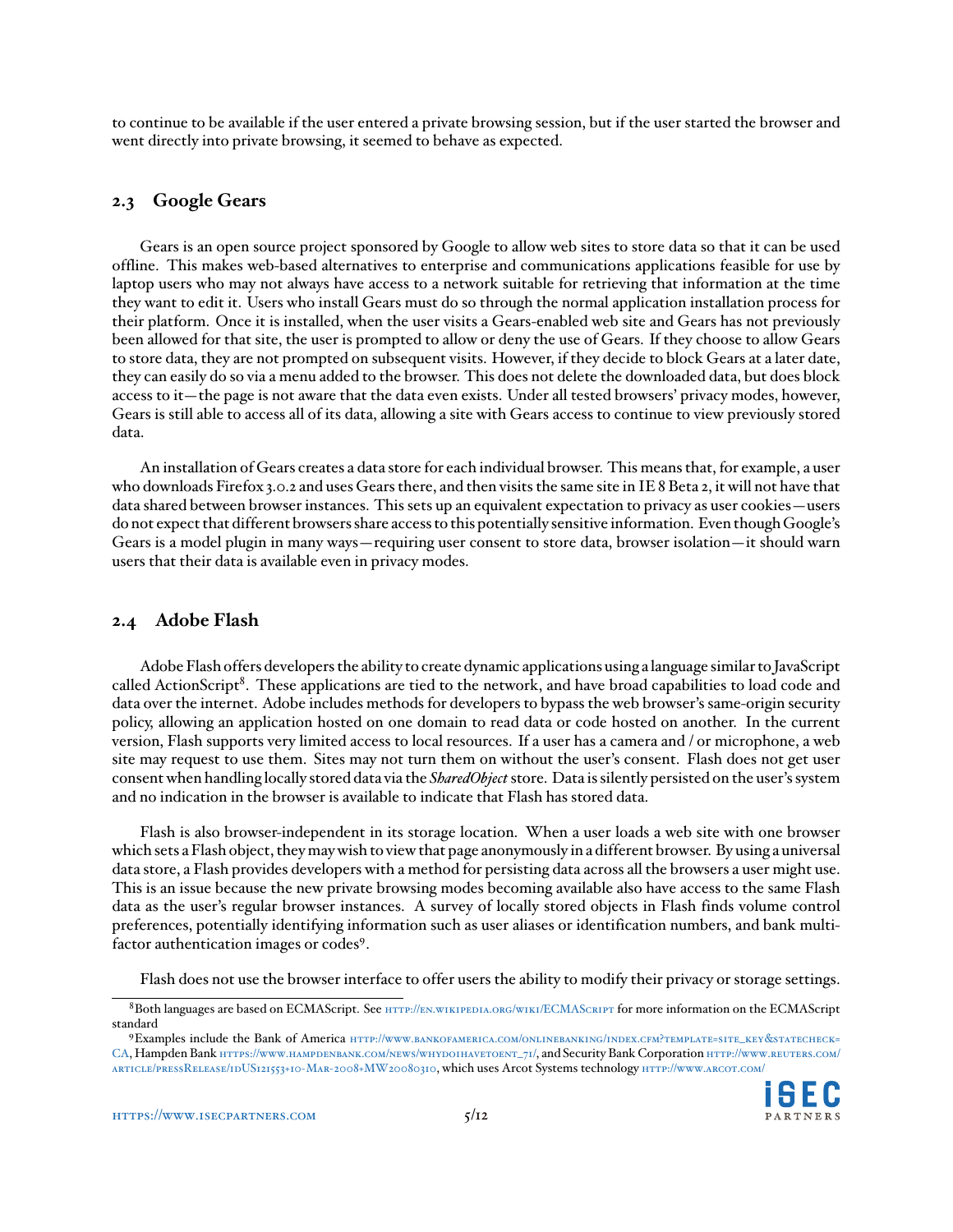Instead, Flash includes a Settings option in the menu when users right-click a flash movie. Adobe does not allow developers to hide the Settings menu, and only the settings for the current site can be viewed and manipulated via the right-click menu<sup>[10](#page-5-0)</sup>. In order to view or modify the settings for all sites, or see which sites are storing data, the user must visit a special Flash movie hosted on www.macromedia.com via the insecure HTTP protocol. This loads a stub Flash application via HTTP, which then loads the remainder of the application via HTTPS. It does not indicate to the user that they are communicating with Adobe in a secure manner, although it appears to validate the SSL certificate correctly. A user who is unable to access the website hosting the control (e.g., restrictive firewall rules) is consequently unable to view or delete the data stored on their computer. Attempting to re-host the HTTP or HTTPS portions on a third party site was not attempted.

### **3 Conclusion**

We have presented a tool for testing browsers functionality for clearing private data, and browsing in a private mode. While many browsers do a decent job of clearing data when requested, some have minor problems. Third party plug-ins like Adobe Flash, which is far more popular than any individual browser or platform, seem to undermine the data protection schemes offered by all common browsers, however. While browsers are introducing more features with privacy implications, such as persistent local storage, they have mostly integrated the management of this type of information into a single location. When users want to ensure their privacy with respect to information stored via the browser standard methods, they can go to a single location to clear the data, use a separate browser, or use a working private browsing mode, if available.

Plug-ins need to take extra steps to ensure the privacy of their users. The clear best practices in this area, as exemplified by Google's Gears, prompts users before allowing a site to store data on their system, holds a perbrowser data store, and integrates their management UI into the browser UI. Adobe Flash does none of these things, instead silently allowing web sites to store data, uses one global data store for all browsers, and uses a settings UI accessible only when the user is connected to the Internet.

Browser vendors and plug-in vendors should cooperate to make their platforms more trustworthy. A set of standard APIs to communicate the need for plug-ins to clear data for a particular origin, all sites, or even a date range needs to be developed, and its use required of all plugins. In the absence of these APIs, plugins which require use of any local system resources should prompt before allowing web sites to store data locally, and integrate the management of interface into the standard browser API.

# **4 Acknowledgements**

I would like to thank David Thiel for suggesting data storage mechanisms and review, as well as Jesse Burns, Chris Palmer, and April King for their review and encouragement.



<span id="page-5-0"></span><sup>&</sup>lt;sup>10</sup>The author of this paper has observed the Settings menu greyed out, rendering it unusable. This behavior was not reproducable.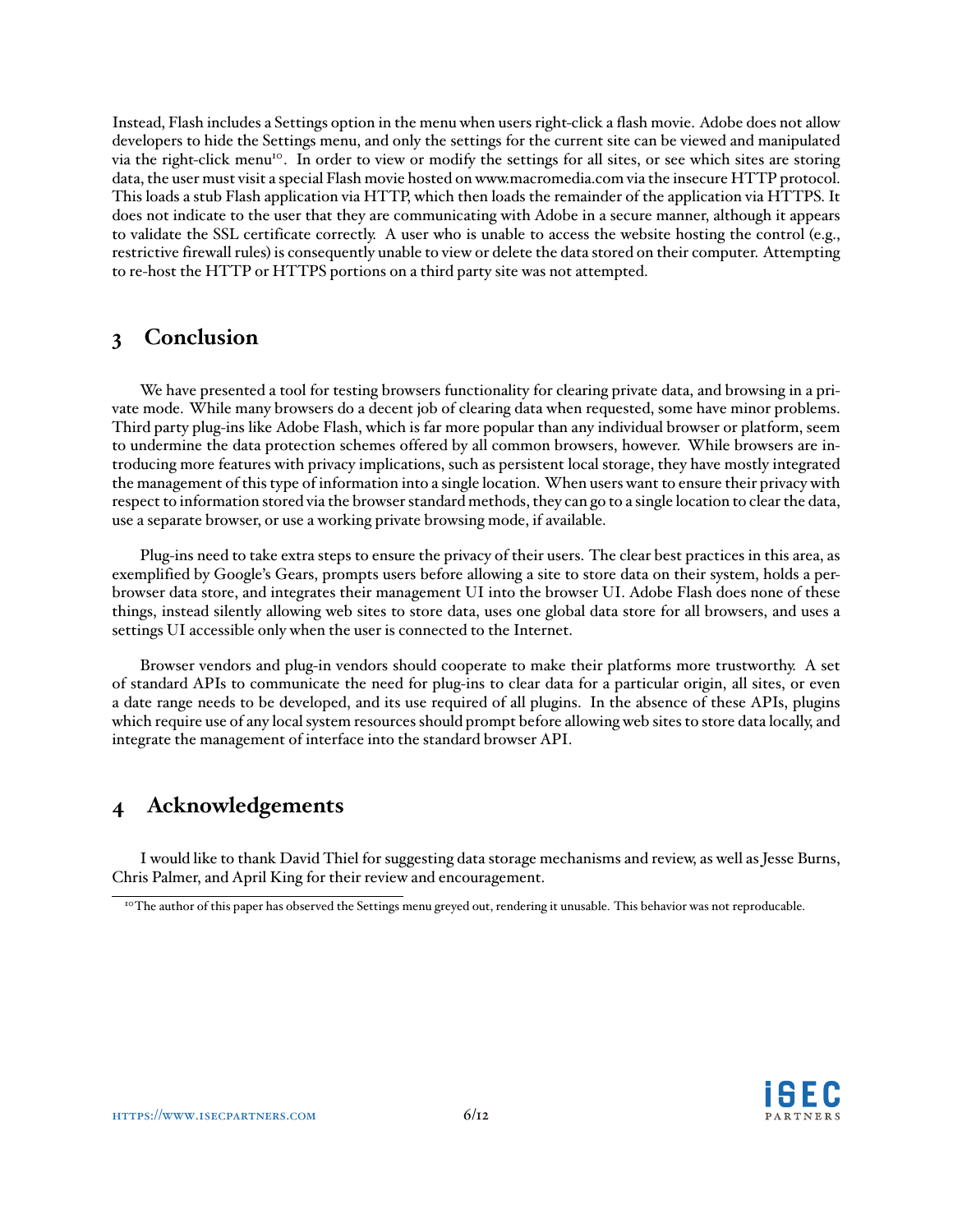# **A HTML Source**

The HTML Page source used for loading the tests:

```
\frac{1}{1} <html>
2 <head>
3 <title >Breadcrumbs Tracker </title >
      \langle \text{script } t \rangle src = 'utils.js'></script>
      <script src = 'testharness.js'></script>
      \langle \text{script } t \rangle src = 'cookie.js'></script>
      \langle \text{script } t \rangle src =" sessionStorage.js"></script>
 8 < script src = " persistent Storage . js " > </ script >
 9 < s c r i p t s r c = " openDatabase . j s " > </ s c r i p t >
10 < script src = "userData. js "></script>
11 <script src="flashTracker.js"></script>
12 \quad \text{sscript} \quad \text{src} = \text{"years is ">>/script>}13 <link rel=stylesheet type="text/css" href="breadcrumbs.css"/>
_{14} </head>
15 <br/>body onLoad = 'testHarness.init (); testHarness.run (); '>
16 < div align = "left"><img src = "iseclogo.png" alt = "iSEC Parters, Inc"></div>
r_7 <h3>Breadcrumbs </h3>
18 \quad < \text{div} >19 Click <a href="javascript:return false;" onclick="window.open('help.html', 'Breadcrumbs Help', 'height=256,wi
20 The latest version of the paper can be found <a href="http://www.isecpartners.com/files/iSEC_Cleaning_Up_Afte
21 \times div id = 'dynamicChecks'>
22 <span >
23 < div class = "testname" style = "text -align : left ; font-weight : bold; "><span class = "testname">Test name</span ></div
24 < div class ="passfail" style ="text −align : center ; font –weight : bold ;"><span class ="passfail">Result </span ></div :
25 < div class = "testvalue " style = "text −align : center ; font –weight : bold ; "><span class = "testvalue "> Contents </span ><
26 < div class = "button_container" style = "text-align: center; font-weight: bold;"><span class = "button_container">Ru
27
28 < div class = " clear ">&nbsp; </ div >
29 </span >
30 \frac{\text{dB}}{\text{30}}31 \frac{\mathrm{d}}{\mathrm{d}} \mathrm{d} \mathrm{d} \mathrm{v}32 \quad 1 --
33 < \text{div} >34 <p>
35 \langleh<sub>4</sub>>J av a s c r i p t Shell \langleh<sub>4</sub>>
36 <textarea id='inputField' cols=80 rows=5 name='input' value=''>
37 \times text are a >
38 <br>50 r
39 <input type=submit onClick='shellInput (); return true;'>
_{40} </p>
_{41} </div>
42 \rightarrow_{43} < div >
_{44} <h4>Log Output </h4>
_{45} <p id = 'logArea' >
_{46} </p>
_{47} </div>
48 \times /body\langle/html>
```
Listing 1: breadcrumbs.html

# **B Test Harness Javascript**

The code used to load and run the tests:

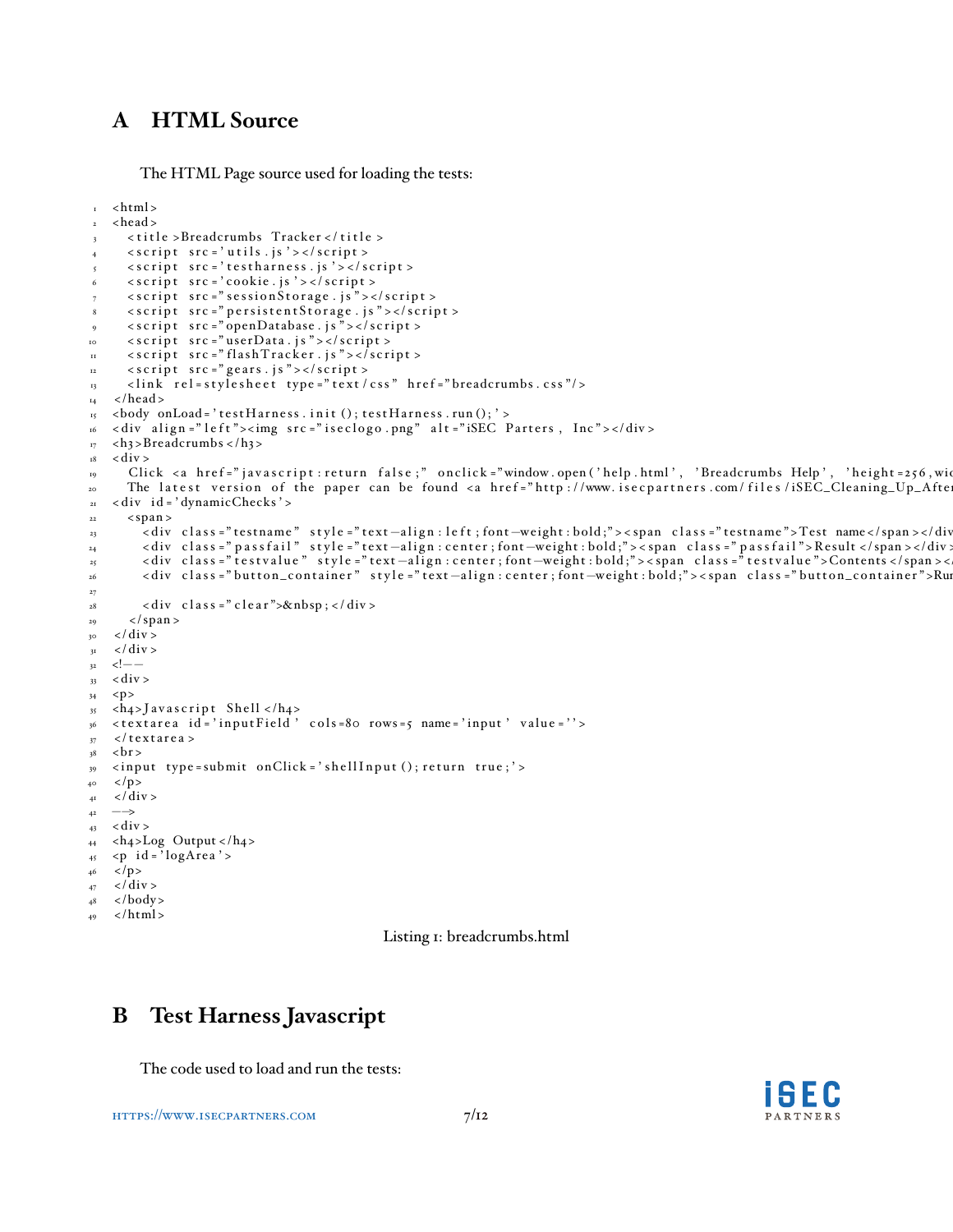```
\frac{1}{1} var TestHarness = function () {
2 // each test consists of an entry of name value pairs, where value
3 // is an object implementing the test () method
4 this. tests = [\;];
5 this.tests_idx = {};
6
7 this. init = function () {
8 var dchecks = getElementById ('dynamicChecks');
9 \text{ for (var } k \text{ in this. tests)}10 this.init_tester(dchecks, this.tests[k]);
\mathbf{H} }
_{12} }
13
t_{4} this. results = {
15 ' data_found ': 'Data Found',
\begin{array}{ccc} \n\text{16} \\
\text{16} \\
\text{17} \\
\text{18} \\
\text{19} \\
\text{10} \\
\text{10} \\
\text{11} \\
\text{10} \\
\text{11} \\
\text{10} \\
\text{11} \\
\text{12} \\
\text{13} \\
\text{14} \\
\text{15} \\
\text{16} \\
\text{16} \\
\text{17} \\
\text{18} \\
\text{19} \\
\text{10} \\
\text{10} \\
\text{11} \\
\text{12} \\
\text{13} \\
\text{16} \\
\text{16} \\
\text{17} \\
\text{18} \\
\\sigma_{17} \qquad 'undetermined ': 'Unable to determine status',
<sup>18</sup> 'unsupported ': 'Method unsupported',
19 'error': 'Error setting or retrieving data'
\overline{20} \cdot21
22 this . set_result = function (testname, result) {
23 try {
_{24} var elem = getElementById('passfail_' + testname);
\alpha_{25} var oelem = getElementById('passfail_result_' + testname);
v^2 var msg = this. results [result];
_{27} if (! msg) {
28 msg = this results ['undetermined'];
29 }
30
<sup>31</sup> elem . removeChild ( oelem );
var nelem = mkElem ('span', { 'id': 'passfail_result_' + testname, 'class': 'passfail'} );
33 nelem . innerHTML = msg;
_{34} nelem.className = "passfail";
_{35} elem . appendChild (nelem);
36 return msg;
37 } catch (e) {
38 printf ("Exception in set_result: %s\n", e);
39 }
40 return 'error setting result ';
41 }
42
_{43} this.run = function () {
_{44} printf (" running " + this. tests. length + " tests \n");
45
_{46} for (var k in this. tests) {
_{47} printf ("Running %s\n", this.tests[k].name);
48
_{49} this.run_test (this.tests [k].name);
\begin{array}{c} 50 \\ 51 \end{array}51 }
52
53 this . run_test = function (name) {
54 var test = this. tests [this. tests_idx [name ]];
55 printf (" run_test %s \n", test.name);
_{56} if (test == null \vert\vert ! isDefined (test)) {
57 return;
58 }
59 this.init_tester(getElementById('dynamicChecks'), test);
60 var sp = mkElem ('span', { 'id' : 'check_span_' + test.name });
61
62 var hd = mkElem ('div', { 'class': 'testname' });
63 hd.innerHTML = '<span class="testname">' + test.print_name + '</span >';
\epsilon_{4} hd . className = "testname";
65 sp. appendChild (hd);
```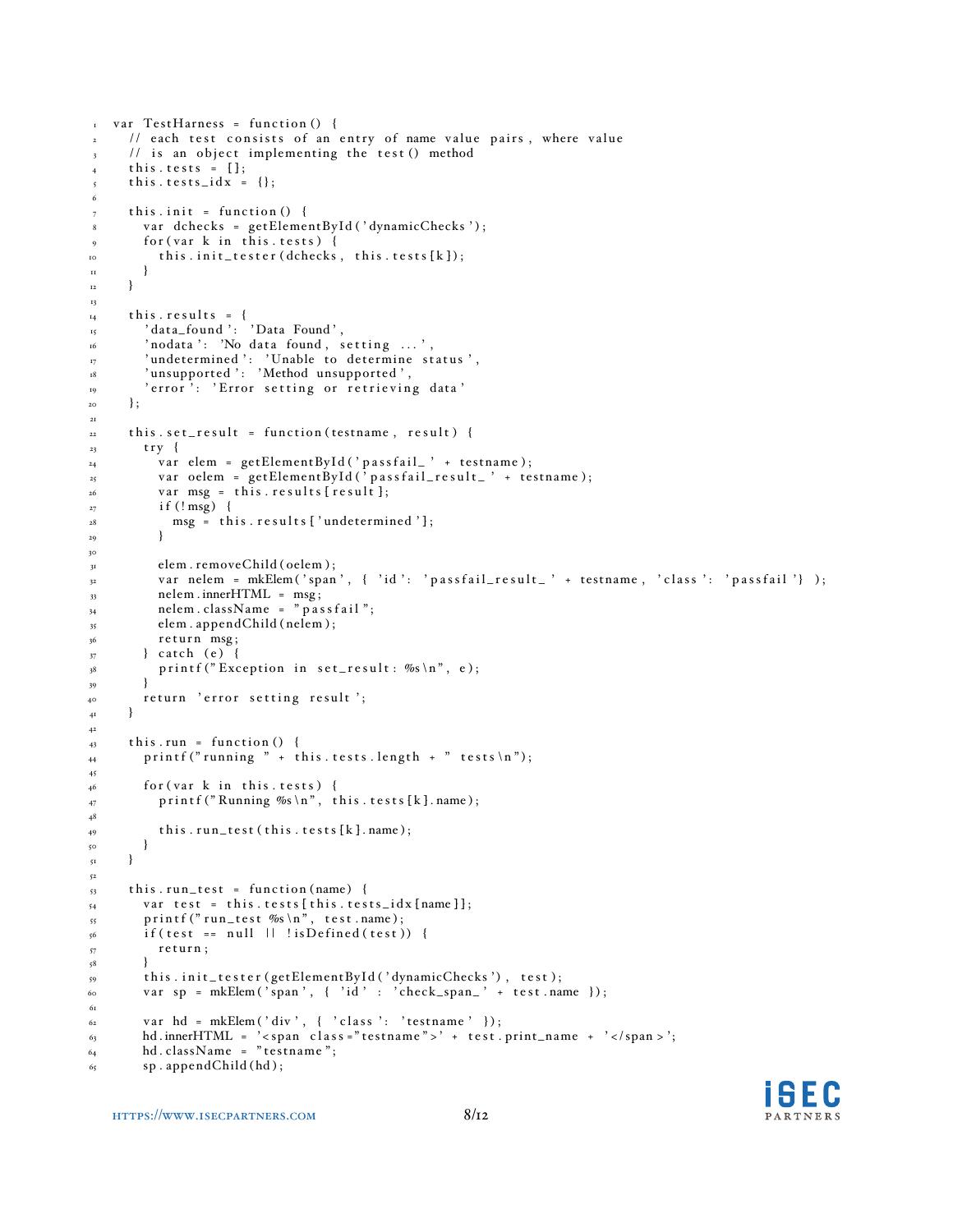```
66
\epsilon_7 var passfail = mkElem('div', { 'id': 'passfail_' + test.name, 'name': 'passfail_' + test.name, 'class': 'pa
68 p a s s f a i l . innerHTML = ' < span i d = p a s s f a i l _ r e s u l t _ ' + t e s t . name + ' c l a s s = " p a s s f a i l ">&nbsp ; < / span > ' ;
69 pass fail.className = "pass fail";
_{70} sp. appendChild (passfail);
71
 _{\gamma 2} var res = mkElem('div', { 'id': 'testvalue_' + test.name, 'name': 'testvalue_' + test.name, 'class': 'testva
 _{73} var res_contents = mkElem('span', { 'id': 'testvalue_contents_' + test.name, 'name': 'testvalue_contents_' +
r_{74} res_contents.innerHTML = test.test();
\frac{1}{75} res.className = "testvalue";
76 res_contents.className = "testvalue";
\tau res. appendChild (res_contents);
78 sp. appendChild (res);
79
80 var button_container = mkElem('div', { 'class': 'button_container' });
 \alpha var bspan = mkElem('span', {'class': 'button_container'});
 s_2 var rerun = mkElem ('button', { 'onclick': 'testHarness.run_test("' + name + '");'});
83 rerun.onclick = function () { testHarness.run_test (name); };
s_4 rerun.innerHTML = "Run this test again";
s<sub>5</sub> rerun.className = "button_container";
86 bspan. appendChild (rerun);
87 button_container.appendChild (bspan);
\text{sp} \cdot \text{appendChild} (button_container);
89 v a r cd = mkElem ( ' div ' , { ' c l a s s ' : ' c l e a r ' } ) ;
<sup>90</sup> cd. className = 'clear';
91 sp. appendChild (cd);
92 test. div. appendChild (sp);
93 test. finalize ();
94 this.set_result (test.name, test.result);
95 }
96
97 this. register = function (obj) {
98 this . tests_idx [obj.name] = this . tests.length;99 this. tests. push (obj);100 }
101
_{102} this.init_tester = function (parentElem, obj) {
var ndiv = mkElem ('div', { 'id': obj.name, 'name': obj.name, 'class': 'tester' });
_{104} if (obj. div) {
_{105} parentElem.replaceChild (ndiv, obj.div);
106 } else {
107 parentElem.appendChild (ndiv);
108 }
_{109} obj. div = ndiv;
_{\rm 11O}111
112 this . get Tests = function () { return this . tests; }
113
_{\rm n4} this.printStorage = function () {
_{\text{115}} var storSupp = "";
_{116} for (var i in window) {
_{117} if (i == "sessionStorage") {
118 storSupp += "Session Storage";
119 }
120 else if(i == "globalStorage"){
121 storSupp += "Global Storage ";
122 }
_{123} else if (i == "localStorage") {
124 storSupp += "Local Storage";
\{125\} }
_{126} else if (i == "openDatabase") {
127 storSupp += "Database Storage";
128 }
129 }
130 printf ("% s \n", storSupp);
```
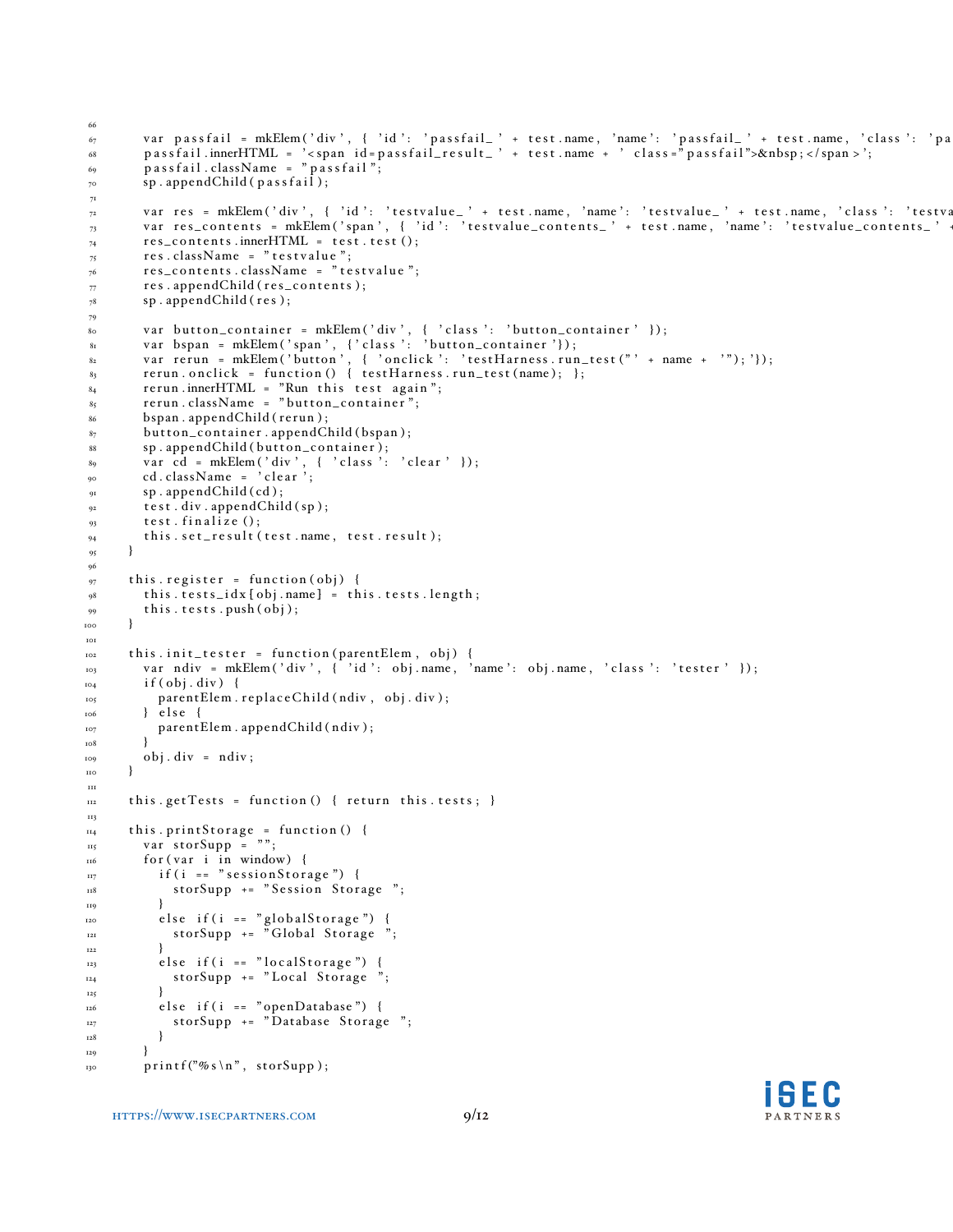```
131 }
132
133 this.set Pass Fail = function (name, msg) {
v_{34} var pf = getElementById("passfail_" + name);
_{135} if (pf) {
_{136} pf.innerHTML = "<span class=passfail >" + msg + "</span >";
137 }
138 }
139 }
140
_{141} var test = function (obj) {
_{142} }
143
_{144} var testHarness = new TestHarness ();
145
146
147 var NullTest = function () {<br>148 this name = "Nu
148 this name = "NullTest";<br>149 this print_name = "Null Test";
149 this . print_name = "Null<br>150 this . div = null;
150 this . div
_{151} this. result = null;
152
153 this finalize = function () { return; }
154
_{155} this.test = function () {
\overline{156} this result = 'nodata';
157 return this name + " Completed";
158 }
159 }
160
161 // testHarness.register (new NullTest ());
```
Listing 2: testharness.js

# **C Cookie test**

The code for testing setting and retrieving cookies in Javascript:

```
_1 /*
\alpha document.cookie="xyzzy=grue; expires=Jan 19 2038 03:14:08 UTC; path=/";
3 document . cookie = "foo = bar; path = \frac{1}{2}";
4 (new Cookie ()). parseCookie ();
5 */
6
7 var Cookie = function () {
\text{var that} = \text{new NullTest}();9 this . name = "Cookie";
10 this . print_name = "Cookie";
n this . domain = document . domain;
12 this. div = null;
13 this cookie = {};
14 this. result = null;
15
16 this . parseCookie = function () {
17 this . cookie = {};
_{18} if (null == document.cookie || '' == document.cookie) {
r_{19} return;
20 }
21 var contents = document.cookie.split (';');_{22} for (var crumb in contents) {
```
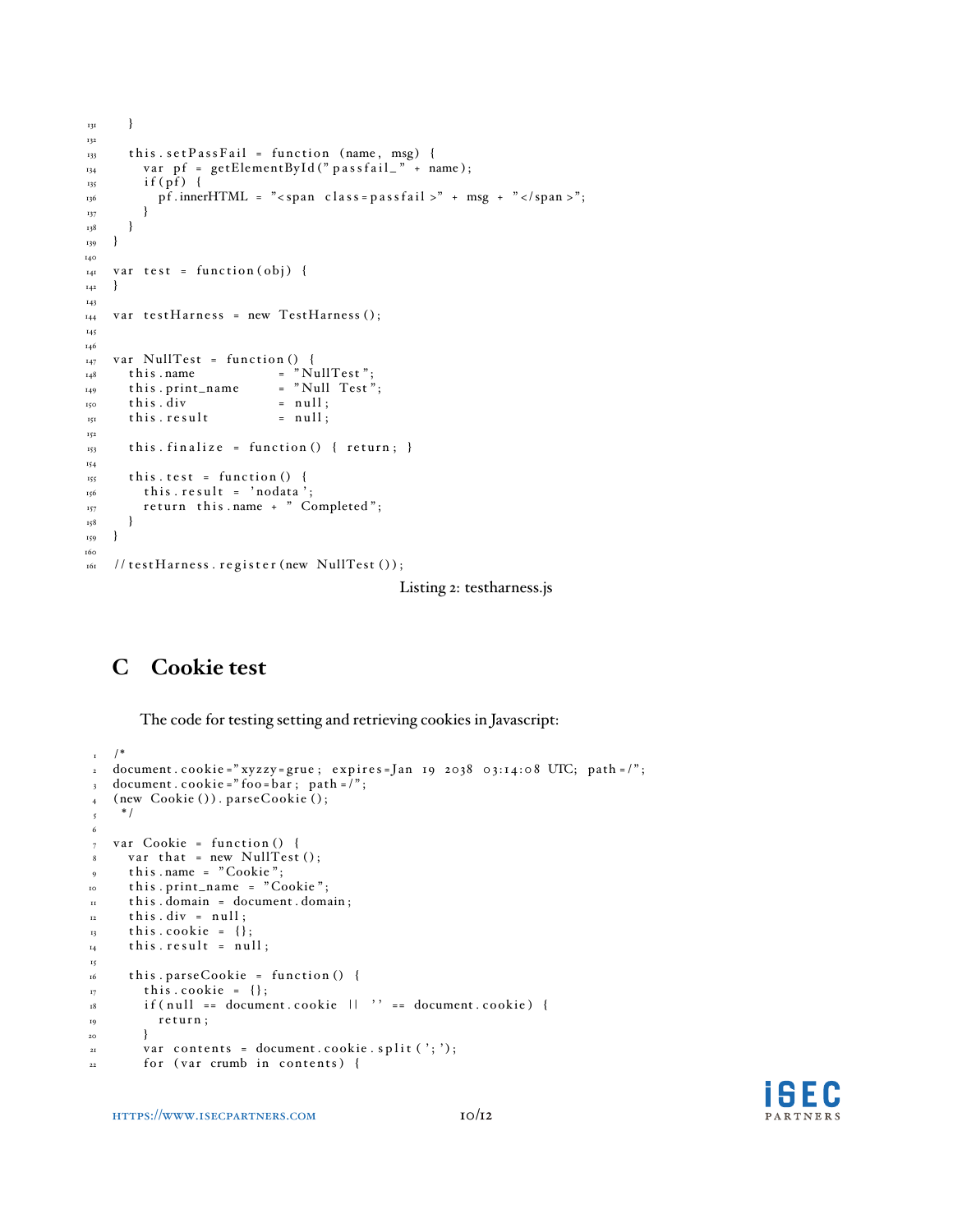```
v var tmp = contents [crumb]. replace ('s /\s+$ //'). split ('=');
_{24} this . cookie [tmp [ 0 ] ] = tmp [ 1 ];
\begin{matrix} 25 & & & \cr & & & \cr 26 & & & \cr \end{matrix}2627
28 this finalize = function () { return; }
29
30 this. test = function () {
31 this . parseCookie ();
document . cookie = " xyzzy = grue " + (new Date ()). getTime () + "; expires = Jan 19 2038 03:14:08 UTC; path = /";
\alpha_{33} document . cookie = "foo=bar " + (new Date ()). getTime () + "; path = /";
_{34} if (null == this . cookie) {
35 this.result = 'nodata';
\begin{array}{c} 36 \\ 37 \end{array} return "Cookies Disabled";
37 }
38 var ret = "<table >";
\text{19} ret += "<tr>> > th >Name</th ><th >Value </th ></tr >";
40 try {
41 this result = 'nodata';
_{42} for (var k in this.cookie) {
43 ret += "<tr><td >" + k + "</td ><td >" + this .cookie [k] + "</td ></tr >";
44 this result = 'data_found';<br>45 }
45\,_{46} } catch (e) {
47 printf ("Caught exception: \%s \n\mid n" + e);
\begin{array}{c} 48 \\ 49 \end{array} this result = 'error';
49 }
_{50} ret += "</table >";
\mathfrak{s}_1 if ( this . result == 'nodata') {
52 ret = 'Attempted to set cookie to: ' + document. cookie;
53 }
54 return ret;
55 }
56 }
57
58 testHarness.register (new Cookie ());
```

```
Listing 3: cookie.js
```
# **D Changelog**

v1.0 30 December, 2008

\* Initial revision